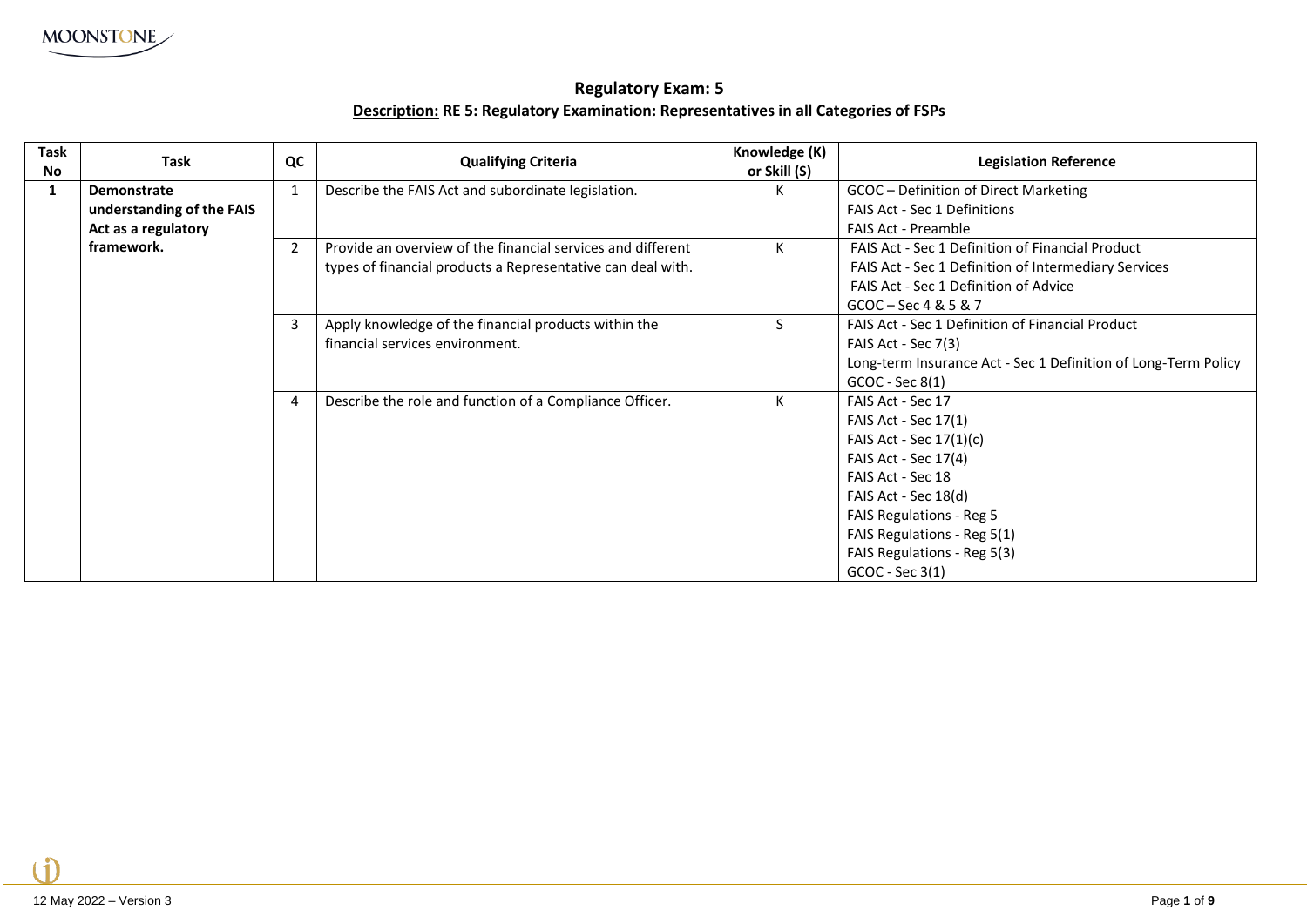

| <b>Task</b><br><b>No</b> | <b>Task</b>                                             | QC             | <b>Qualifying Criteria</b>                                                                                                   | Knowledge (K)<br>or Skill (S) | <b>Legislation Reference</b>                         |
|--------------------------|---------------------------------------------------------|----------------|------------------------------------------------------------------------------------------------------------------------------|-------------------------------|------------------------------------------------------|
| $\mathbf{2}$             | <b>Contribute towards</b><br>maintaining a FSP licence. | $\mathbf{1}$   | Explain the requirements a FSP must meet to maintain a FSP<br>licence.                                                       | К                             | FAIS Act - Sec 8<br>FAIS Act - Sec 8(2) & (4)        |
|                          |                                                         |                |                                                                                                                              |                               | FAIS Act - Sec 8(10)(a)(i)                           |
|                          |                                                         |                |                                                                                                                              |                               | FAIS Act - Sec 9                                     |
|                          |                                                         |                |                                                                                                                              |                               | FAIS Act - Sec 9(1)                                  |
|                          |                                                         |                |                                                                                                                              |                               | FAIS Act - Sec $9(1)(g)$                             |
|                          |                                                         |                |                                                                                                                              |                               | FAIS Act - Sec 9(2)                                  |
|                          |                                                         |                |                                                                                                                              |                               | FAIS Act - Sec 9(3) & (4)                            |
|                          |                                                         |                |                                                                                                                              |                               | FAIS Act - Sec 11                                    |
|                          |                                                         |                |                                                                                                                              |                               | FAIS Act - Sec 13                                    |
|                          |                                                         |                |                                                                                                                              |                               | FAIS Act - Sec 19                                    |
|                          |                                                         |                |                                                                                                                              |                               | FAIS Act - Sec 41(2)                                 |
|                          |                                                         |                |                                                                                                                              |                               | BN 123 of 2009 - Sec 3                               |
|                          |                                                         |                |                                                                                                                              |                               | Licensing conditions                                 |
|                          |                                                         | $\overline{2}$ | Assist in maintaining a FSP licence by executing the required                                                                | $\mathsf{S}$                  | FAIS Act - Sec 1 Definition of Representative        |
|                          |                                                         |                | actions as a Representative, in terms of the Act.                                                                            |                               | FAIS Act - Sec 1 Definition of Intermediary Services |
|                          |                                                         |                |                                                                                                                              |                               | FAIS Act - Sec 8 & 8(1) & 8(8)                       |
|                          |                                                         |                |                                                                                                                              |                               | FAIS Act - Sec 13(1) & 13(2)                         |
|                          |                                                         |                |                                                                                                                              |                               | FAIS Act - Sec 17(4)                                 |
|                          |                                                         |                |                                                                                                                              |                               | GCOC - Sec 2                                         |
|                          |                                                         |                |                                                                                                                              |                               | GCOC - Sec 21                                        |
|                          |                                                         | 3              | Discuss the requirements around the display of licences.                                                                     | К                             | FAIS Act - Sec 8(8)                                  |
|                          |                                                         | $\overline{4}$ | Explain the implications for a Representative if an                                                                          | К                             | FAIS Act - Sec 8(7)                                  |
|                          |                                                         |                | accreditation is suspended or withdrawn or lapsed in terms                                                                   |                               | FAIS Act - Sec 9                                     |
|                          |                                                         |                | of the Medical Schemes Act, 1998, or any other enabling                                                                      |                               | FAIS Act - Sec $9(1)(b)$                             |
|                          |                                                         |                | legislation.                                                                                                                 |                               | FAIS Act - Sec 9(2)                                  |
|                          |                                                         |                |                                                                                                                              |                               | FAIS Act - Sec 11                                    |
|                          |                                                         | 5              | Explain what is meant by "undesirable practices".                                                                            | К                             | FAIS Act - Sec 34                                    |
|                          |                                                         |                |                                                                                                                              |                               | FAIS Act - Sec 34(2)                                 |
|                          |                                                         |                |                                                                                                                              |                               | FAIS Act - Sec 34(6)                                 |
|                          |                                                         | 6              | Check that the execution of duties and actions as a<br>Representative does not constitute undesirable business<br>practices. | $\mathsf{S}$                  | FAIS Act - Sec 34                                    |
|                          |                                                         | $\overline{7}$ | Describe the implications for a Representative if the                                                                        | $\mathsf{K}$                  | FAIS Act - Sec 14                                    |
|                          |                                                         |                | Authority declares a business practice to be undesirable.                                                                    |                               | FAIS Act - Sec 34                                    |
|                          |                                                         |                |                                                                                                                              |                               | FAIS Act - Sec 34(2)                                 |
|                          |                                                         |                |                                                                                                                              |                               | <b>FAIS Act - Sec 34(4)</b>                          |

 $\hat{1}$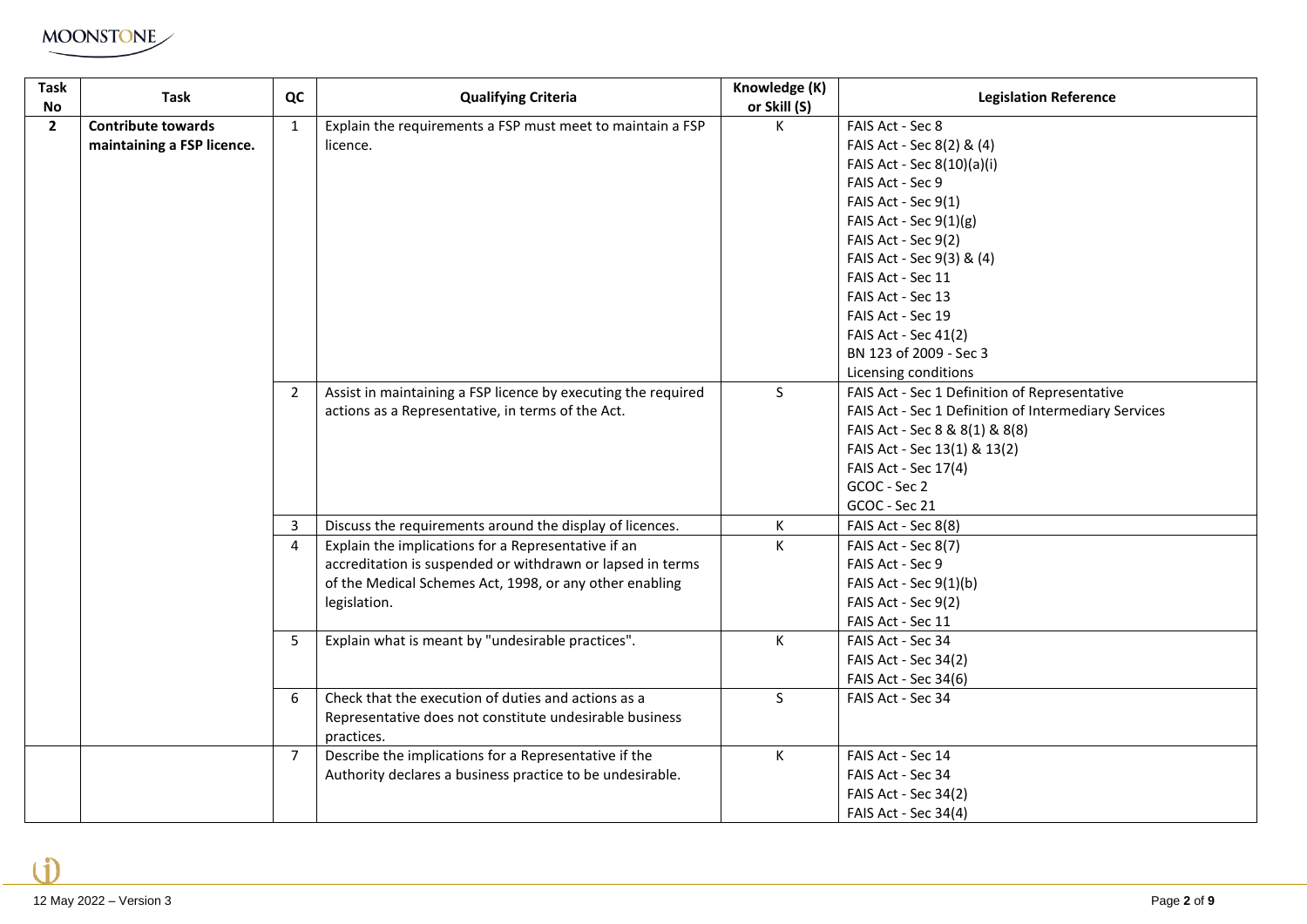

| <b>Task</b><br><b>No</b> | Task                       | QC             | <b>Qualifying Criteria</b>                                    | Knowledge (K)<br>or Skill (S) | <b>Legislation Reference</b>                    |
|--------------------------|----------------------------|----------------|---------------------------------------------------------------|-------------------------------|-------------------------------------------------|
|                          |                            | 8              | Explain the reparation measures available to the Authority if | K                             | FAIS Act - Sec 34                               |
|                          |                            |                | a Representative continues with undesirable business          |                               | FAIS Act - Sec 34(4) & (5) & (6)                |
|                          |                            |                | practices.                                                    |                               | FAIS Act - Sec 36                               |
|                          |                            | 9              | Describe the offenses prescribed by the FAIS Act.             | K.                            | FAIS Act - Sec 36                               |
|                          |                            |                |                                                               |                               | FAIS Act - Sec 36(d)                            |
|                          |                            |                |                                                               |                               | FAIS Act - Sec 36(d) & (d)                      |
| $\overline{\mathbf{3}}$  | Define the role of the key | $\mathbf{1}$   | Describe the roles and responsibilities of key individuals as | K                             | FAIS Act - Sec 1 Definition of Key Individual   |
|                          | individual in terms of the |                | defined in the FAIS Act.                                      |                               | FAIS Act - Sec 1 Definition Advice              |
|                          | <b>FAIS Act.</b>           |                |                                                               |                               | FAIS Act - Sec 14(1)                            |
|                          |                            |                |                                                               |                               | FAIS Act - Sec 17(4)                            |
|                          |                            |                |                                                               |                               | FAIS Act - Sec 19(2)                            |
|                          |                            |                |                                                               |                               | BN 194 of 2017 - Sec 37(2)(b)                   |
|                          |                            |                |                                                               |                               | FAIS Act - Sec 18                               |
|                          |                            |                |                                                               |                               | FSB Guidance Note on Key Individual             |
|                          |                            |                |                                                               |                               | GCOC - Sec 11                                   |
|                          |                            | $\overline{2}$ | Describe the regulated management and oversight               | K                             | FAIS Act - Sec 1 Definition of Key Individual   |
|                          |                            |                | responsibilities of a key individual.                         |                               | FAIS Act - Sec 7(3)                             |
|                          |                            |                |                                                               |                               | FAIS Act - Sec 18                               |
|                          |                            |                |                                                               |                               | BN 194 of 2017 - Sec 8                          |
|                          |                            |                |                                                               |                               | BN 194 of 2017 - Sec 12                         |
|                          |                            |                |                                                               |                               | BN 194 of 2017 - Sec 32                         |
|                          |                            |                |                                                               |                               | FSCA FAIS Notice 86 of 2018 - Condition 4(1)(f) |
|                          |                            | $\overline{3}$ | Explain the implications for a Representative should a key    | K                             | FAIS Act - Sec 8(4)                             |
|                          |                            |                | individual no longer meet the honesty, integrity and good     |                               | FAIS Act - Sec 8(4)(b)(iii)                     |
|                          |                            |                | standing requirements.                                        |                               | FAIS Act - Sec 9(1)                             |
|                          |                            |                |                                                               |                               | FAIS Act - Sec $9(1)(a)$                        |
|                          |                            |                |                                                               |                               | FAIS Act - Sec 13                               |
|                          |                            |                |                                                               |                               | FAIS Act - Sec 13(1)                            |
|                          |                            |                |                                                               |                               | FAIS Act - Sec 14                               |
|                          |                            |                |                                                               |                               | Licence conditions                              |
|                          |                            |                |                                                               |                               | BN 194 of 2017 - Sec 9(1)                       |
|                          |                            |                |                                                               |                               | BN 194 of 2017 - Chapter 2                      |
| 4                        | Adhere to the specific     | $\mathbf{1}$   | Describe the general and specific duties of a provider.       | K                             | GCOC - Sec 2                                    |
|                          | <b>Codes of Conduct.</b>   |                |                                                               |                               | GCOC - Sec 3                                    |
|                          |                            |                |                                                               |                               | GCOC - Sec 3(1)                                 |
|                          |                            |                |                                                               |                               | GCOC - Sec 3(3)                                 |
|                          |                            |                |                                                               |                               | GCOC - Sec 7                                    |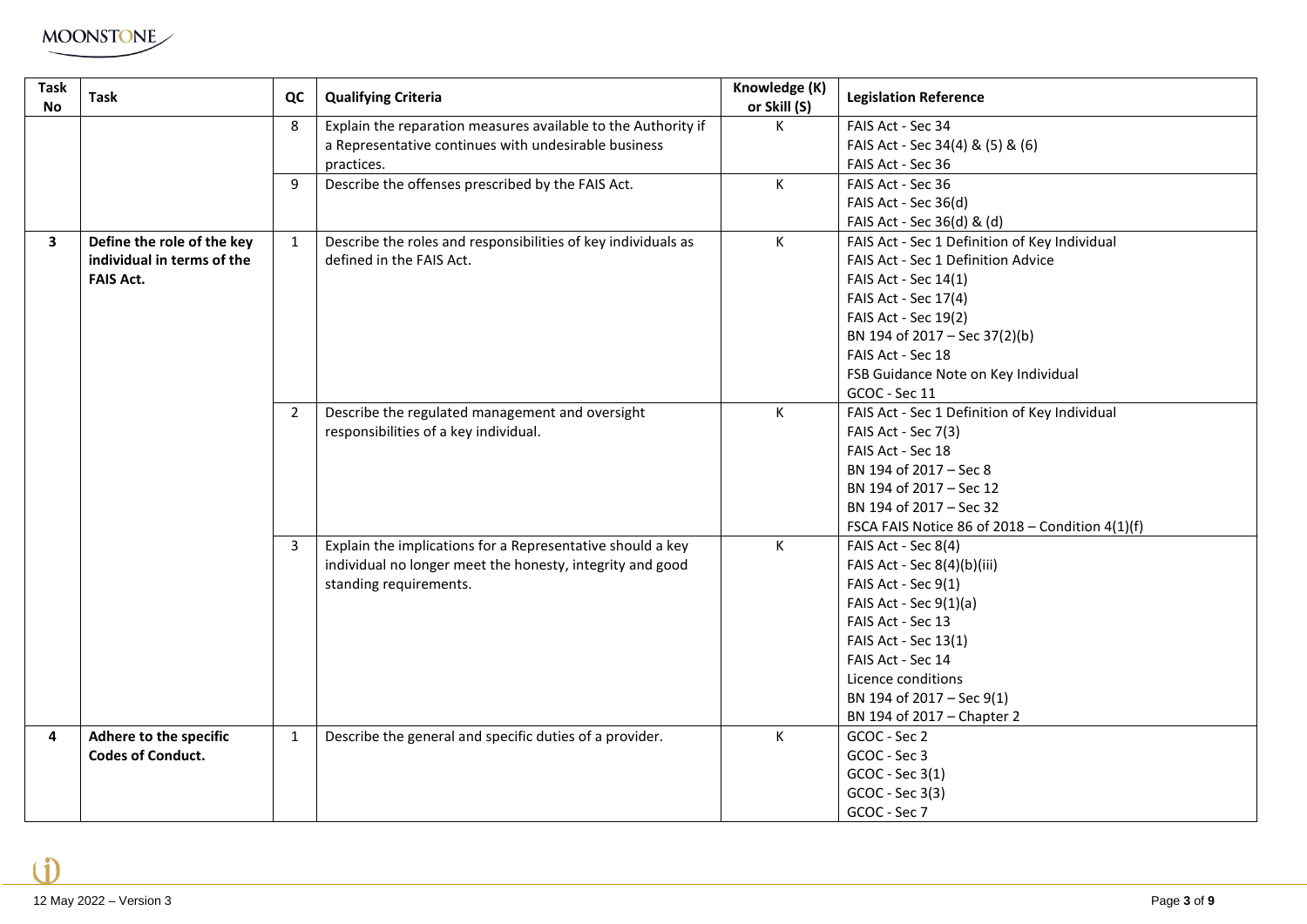

|                   |      |                |                                                               |                               | GCOC - Sec 8(1)                                        |
|-------------------|------|----------------|---------------------------------------------------------------|-------------------------------|--------------------------------------------------------|
|                   |      |                |                                                               |                               | GCOC - Sec 10                                          |
|                   |      |                |                                                               |                               | GCOC - Sec 12                                          |
|                   |      |                |                                                               |                               |                                                        |
| Task<br><b>No</b> | Task | QC             | <b>Qualifying Criteria</b>                                    | Knowledge (K)<br>or Skill (S) | <b>Legislation Reference</b>                           |
|                   |      | $\overline{2}$ | Describe what could possibly be a conflict of interest.       | К                             | GCOC-Part 1 Definitions                                |
|                   |      |                |                                                               |                               | GCOC - Part 1 Definition Immaterial Financial Interest |
|                   |      |                |                                                               |                               | GCOC - Sec 3(1)                                        |
|                   |      |                |                                                               |                               | GCOC - Sec 3(1)(b) & (c)                               |
|                   |      |                |                                                               |                               | GCOC - Sec 3(A)                                        |
|                   |      | 3              | Define the requirements and impact of the disclosure rules    | K                             | GCOC - Sec 5                                           |
|                   |      |                | on the FSP.                                                   |                               | GCOC - Sec 5(e)                                        |
|                   |      |                |                                                               |                               | GCOC - Sec 7(1)                                        |
|                   |      |                |                                                               |                               | GCOC - Sec 14                                          |
|                   |      |                |                                                               |                               | GCOC - Sec 15(6)                                       |
|                   |      | 4              | Apply the requirements of the General Code of Conduct for     | S                             | GCOC - Sec 8(1)                                        |
|                   |      |                | FSPs and Representatives.                                     |                               | GCOC - Sec14                                           |
|                   |      | 5              | Explain the disclosures that need to be made by a             | K                             | FAIS Act - Sec 13(1)                                   |
|                   |      |                | Representative before rendering a financial service.          |                               | GCOC - Sec 3(1)(b)                                     |
|                   |      |                |                                                               |                               | GCOC - Sec 4                                           |
|                   |      |                |                                                               |                               | GCOC - Sec 4(1)(d)(ii)                                 |
|                   |      | 6              | Explain disclosures that must be made by a Representative     | $\mathsf{K}$                  | GCOC - Sec 2                                           |
|                   |      |                | when rendering a financial service.                           |                               | GCOC - Sec 4                                           |
|                   |      |                |                                                               |                               | GCOC - Sec 4(1)                                        |
|                   |      |                |                                                               |                               | GCOC - Sec 5                                           |
|                   |      |                |                                                               |                               | GCOC - Sec 7                                           |
|                   |      |                |                                                               |                               | GCOC - Sec 7(1)(a)                                     |
|                   |      |                |                                                               |                               | GCOC - Sec 8(4)                                        |
|                   |      | $\overline{7}$ | Describe the required disclosures regarding the provider,     | K                             | GCOC - Sec 4                                           |
|                   |      |                | product supplier and financial service.                       |                               | GCOC - Sec 5                                           |
|                   |      |                |                                                               |                               | GCOC - Sec 4(1)                                        |
|                   |      |                |                                                               |                               | GCOC - Sec 7                                           |
|                   |      |                |                                                               |                               | GCOC - Sec 7(1)                                        |
|                   |      | 8              | Explain the specific disclosure requirements regarding fees   | K                             | GCOC - Sec 7                                           |
|                   |      |                | and commission.                                               |                               | GCOC - Sec 7(1)                                        |
|                   |      |                |                                                               |                               | $GCOC - Sec 7(1)(c)$                                   |
|                   |      |                |                                                               |                               | GCOC Sec 7(1)(c)(vi)                                   |
|                   |      |                |                                                               |                               | GCOC - Sec 7(1)(c)(iii)(bb)                            |
|                   |      | 9              | Apply disclosure requirements in terms of financial services. | S                             | GCOC - Sec 7                                           |

 $\hat{\mathbf{1}}$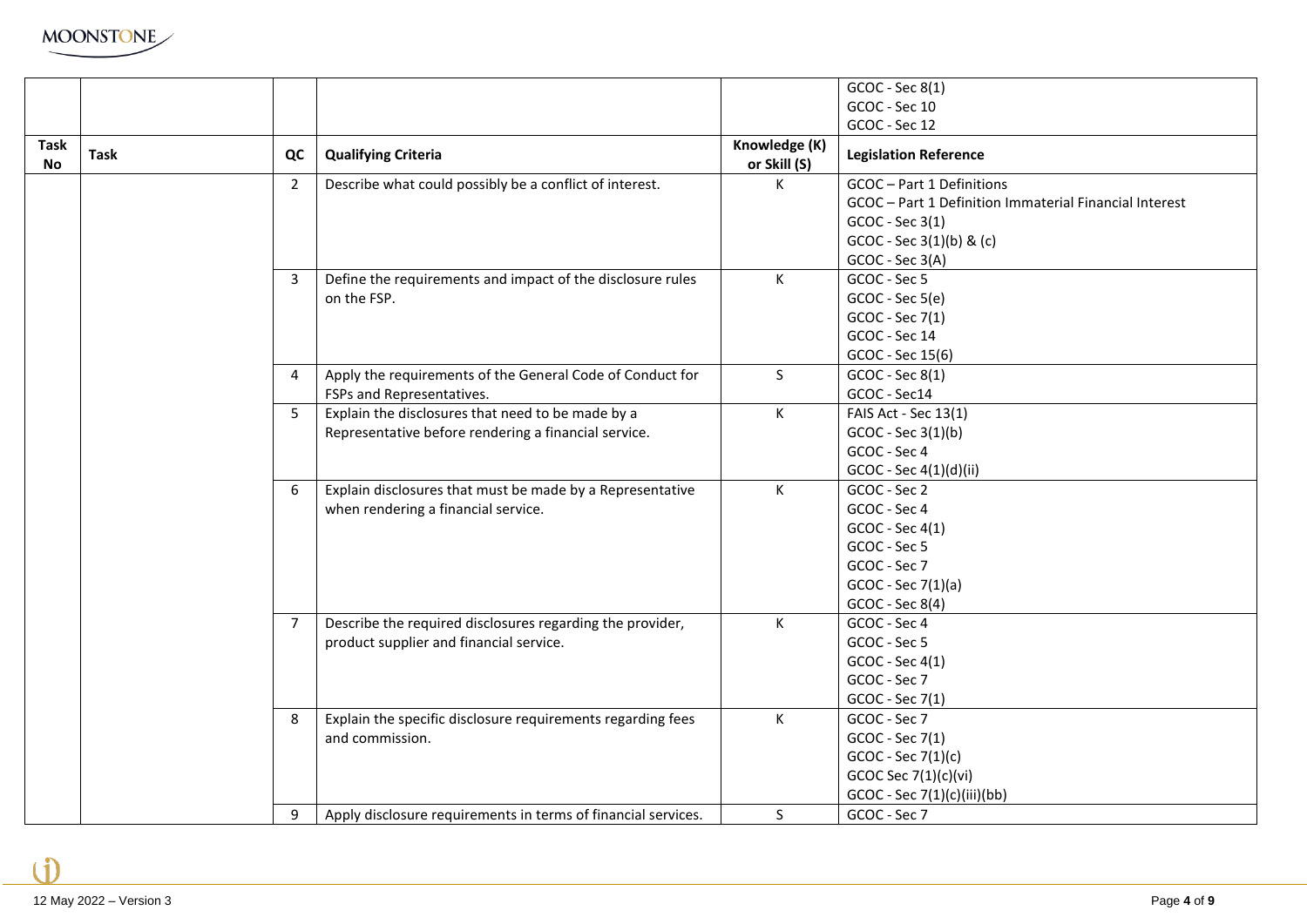|                          |             |    |                                                             |                               | GCOC - Sec 7(1)(c)                            |
|--------------------------|-------------|----|-------------------------------------------------------------|-------------------------------|-----------------------------------------------|
|                          |             |    |                                                             |                               | GCOC - Sec 7(4)                               |
|                          |             |    |                                                             |                               | GCOC - Sec 8(4)                               |
|                          |             |    |                                                             |                               | GCOC - Sec 15(1)                              |
|                          |             |    |                                                             |                               | GCOC - Sec 15(6)                              |
|                          |             |    |                                                             |                               | GCOC - Sec 21                                 |
|                          |             |    |                                                             |                               |                                               |
| <b>Task</b><br><b>No</b> | <b>Task</b> | QC | <b>Qualifying Criteria</b>                                  | Knowledge (K)<br>or Skill (S) | <b>Legislation Reference</b>                  |
|                          |             | 10 | Explain the process of advice that should be followed by a  | К                             | GCOC - Sec 7(1)(d)                            |
|                          |             |    | Representative.                                             |                               | GCOC - Sec 8                                  |
|                          |             |    |                                                             |                               | GCOC - Sec 8(1)                               |
|                          |             |    |                                                             |                               | GCOC - Sec 8(4)                               |
|                          |             | 11 | Explain the requirements when a Representative receives     | К                             | GCOC - Sec 10                                 |
|                          |             |    | custody of financial products and funds.                    |                               | GCOC - Sec 10(1)                              |
|                          |             |    |                                                             |                               | GCOC Sec 10(1)(d)                             |
|                          |             | 12 | Explain the manner in which complaints are to be handled by | К                             | FAIS Act - Sec 20 & 27                        |
|                          |             |    | a Representative as required by the General Code of Conduct |                               | GCOC - Sec 16 Definition Complainant          |
|                          |             |    | for FSPs and Representatives.                               |                               | GCOC - Sec 16 Definition Reportable Complaint |
|                          |             |    |                                                             |                               | GCOC - Sec 16 Definition Compensation Payment |
|                          |             |    |                                                             |                               | GCOC - Sec 17                                 |
|                          |             |    |                                                             |                               | GCOC - Sec 17(3)                              |
|                          |             |    |                                                             |                               | GCOC - Sec 17(3)(b)                           |
|                          |             |    |                                                             |                               | GCOC - Sec 17(4)(a)                           |
|                          |             |    |                                                             |                               | GCOC - Sec 17(7)(b)                           |
|                          |             |    |                                                             |                               | GCOC - Sec 17(8)(a)                           |
|                          |             |    |                                                             |                               | GCOC - Sec 17(8)(c)                           |
|                          |             |    |                                                             |                               | GCOC - Sec 17(8)(g)                           |
|                          |             |    |                                                             |                               | GCOC - Sec 18                                 |
|                          |             |    |                                                             |                               | GCOC - Sec 18(1)(a)                           |
|                          |             |    |                                                             |                               | GCOC - Sec 18(4)(a)                           |
|                          |             |    |                                                             |                               | GCOC - Sec 19                                 |
|                          |             |    |                                                             |                               | BN 81 of 2003 - Rule 6(b)                     |
|                          |             | 13 | Follow the complaints procedures and processes that are in  | S                             | GCOC - Sec 16 Definition Complainant          |
|                          |             |    | place for Representatives.                                  |                               | GCOC - Sec 16 Definition Reportable Complaint |
|                          |             |    |                                                             |                               | GCOC - Sec 16                                 |
|                          |             |    |                                                             |                               | GCOC - Sec 17                                 |
|                          |             |    |                                                             |                               | GCOC - Sec 17(3)                              |
|                          |             |    |                                                             |                               | GCOC - Sec 17(5)                              |

C1)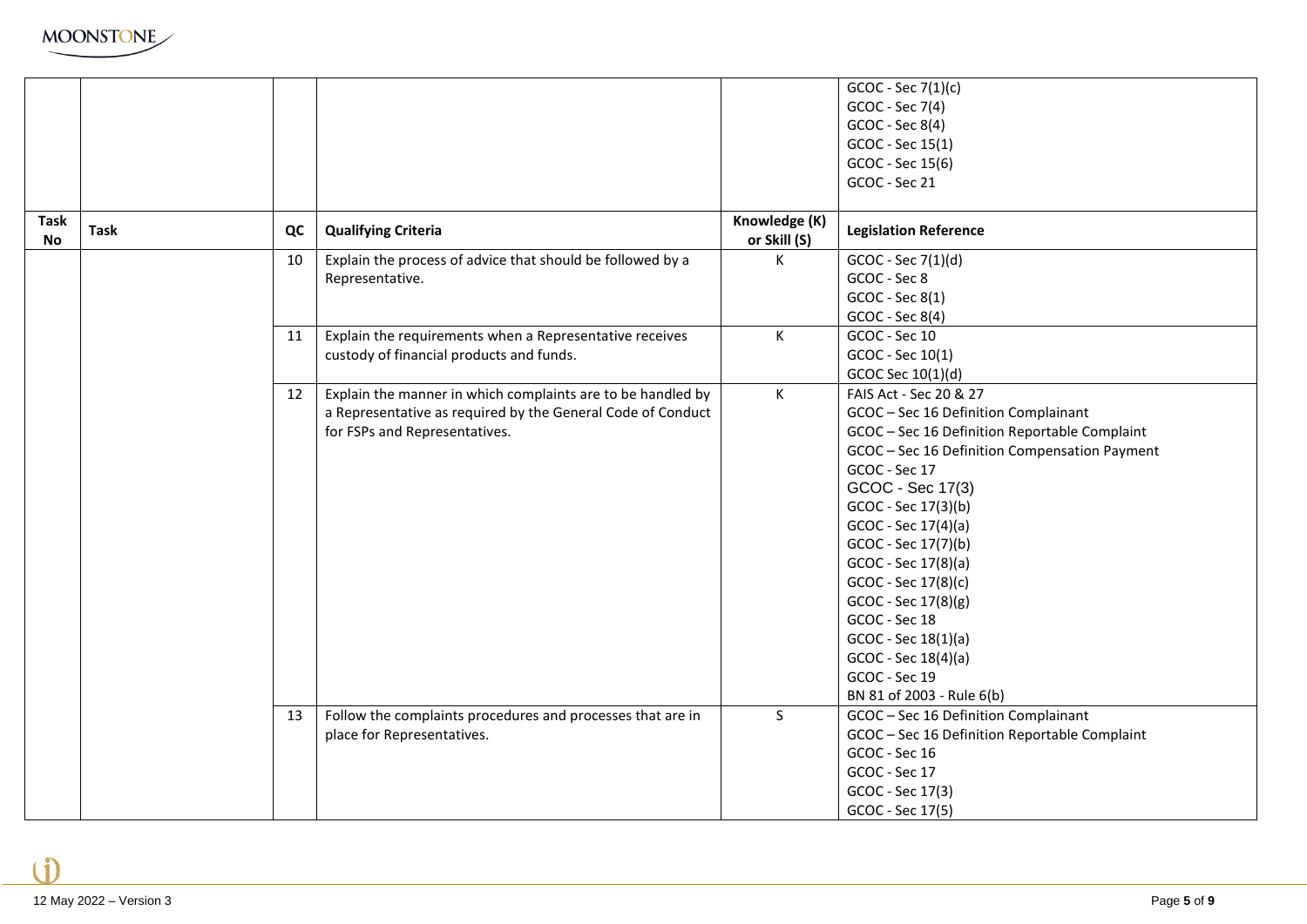

|   |                                                                 | 14           | Explain the requirements of the General Code of Conduct for<br>FSPs and Representatives relating to the termination of an<br>agreement. | К | GCOC - Sec 17(6)(b)<br>GCOC - Sec 17(7)(c)<br>GCOC - Sec 17(8)<br>GCOC - Sec 18<br>GCOC - Sec 19<br>FAIS Act - Sec 27(3)<br>GCOC - Sec 20<br>$GCOC - Sec 20(a)$<br>$GCOC - Sec 20(c)$                                                                                                                                                                                                     |
|---|-----------------------------------------------------------------|--------------|-----------------------------------------------------------------------------------------------------------------------------------------|---|-------------------------------------------------------------------------------------------------------------------------------------------------------------------------------------------------------------------------------------------------------------------------------------------------------------------------------------------------------------------------------------------|
| 5 | <b>Comply with regulated</b><br>record keeping<br>requirements. | $\mathbf{1}$ | Explain the record keeping obligations by a Representative as<br>prescribed by the FAIS and FIC Acts.                                   | K | FAIS Act - Sec 13(2)<br>FAIS Act - Sec 13(3)<br>FAIS Act - Sec 13(4)<br>FAIS Act - Sec 18<br>FAIS Act - Sec 18(b)<br>FAIS Act - Sec 18(d)<br>FICA - Sec 22 & 23 & 24<br>$FICA - Sec 29(1)$<br>GCOC - Sec 3<br>$GCOC - Sec 3(2)$<br>$GCOC - Sec 3(2)(a) & (c)$<br>$GCOC - Sec 3(2)(b) 8$ (d)<br>GCOC - Sec 3(3)<br>GCOC - Sec 8(4)<br>GCOC - Sec 9 & 9(1)<br>BN 194 of 2017 - Sec 37(2)(b) |

| Task<br><b>No</b> | Task                            | QC | <b>Qualifying Criteria</b>                                   | Knowledge (K)<br>or Skill (S) | <b>Legislation Reference</b> |
|-------------------|---------------------------------|----|--------------------------------------------------------------|-------------------------------|------------------------------|
|                   |                                 |    | Carry out the record keeping and retrieval of records        |                               | FAIS Act - Sec 18            |
|                   |                                 |    | functionality correctly.                                     |                               | $GCOC - Sec 3(2)$            |
|                   |                                 |    |                                                              |                               | GCOC - Sec 10(1)             |
|                   |                                 |    |                                                              |                               | BN 194 of 2017 - Sec 39(2)   |
| -6                | Comply with the                 |    | Explain the requirements specific to a FSP prescribed by the |                               | <b>FIC Act Preamble</b>      |
|                   | requirements of the FIC         |    | FIC Act.                                                     |                               | FIC Act Schedule 1           |
|                   | <b>Act and Money Laundering</b> |    |                                                              |                               | FIC Act Schedule 3           |
|                   | and Terrorist Financing         |    |                                                              |                               | FIC Act - Sec 3              |
|                   | control regulations, as it      |    |                                                              |                               | FIC Act - Sec 21             |
|                   | applies to the FSP.             |    |                                                              |                               | FIC Act - Sec 21(1)          |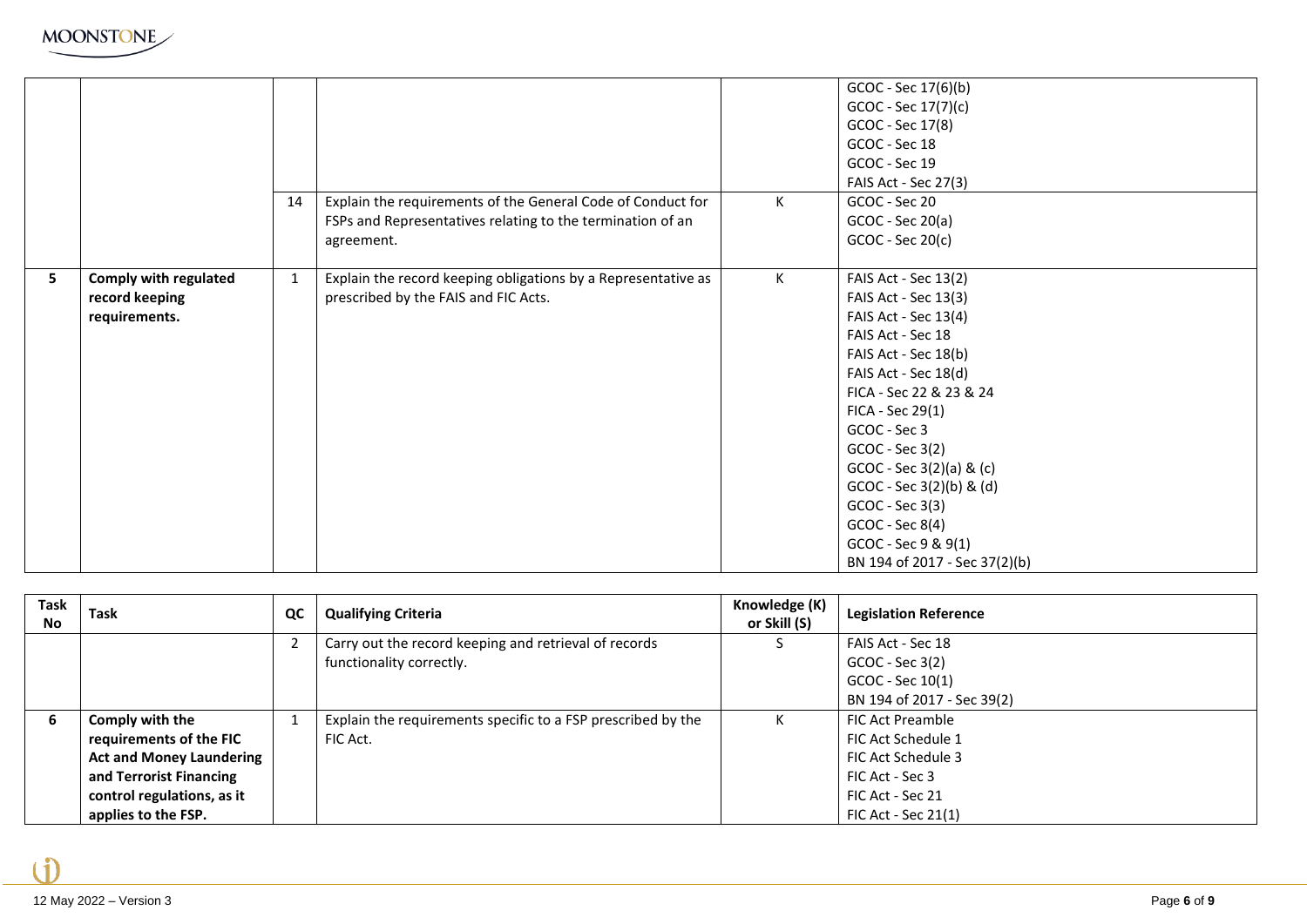

|                |                                |                |                                                       |   | FIC Act - Sec $21(1)(a)$                                       |
|----------------|--------------------------------|----------------|-------------------------------------------------------|---|----------------------------------------------------------------|
|                |                                |                |                                                       |   | FIC Act - Sec 22 & 22A                                         |
|                |                                |                |                                                       |   | FIC Act $-$ Sec 29(1)                                          |
|                |                                |                |                                                       |   | FIC Act - Sec 43                                               |
|                |                                |                |                                                       |   | FIC Act - Sec 43(A) & 45C                                      |
|                |                                |                |                                                       |   | FIC Act - Sec 45C(3)(e)                                        |
|                |                                |                |                                                       |   | FIC Act - Sec 62                                               |
|                |                                |                |                                                       |   | FIC Act - Sec 68(2)                                            |
|                |                                |                |                                                       |   | Money Laundering and Terrorist Financing control regulations - |
|                |                                |                |                                                       |   | Chapter 4                                                      |
|                |                                |                |                                                       |   | Money Laundering and Terrorist Financing control regulations   |
|                |                                |                |                                                       |   | - Sec 22A & 22A (4) & 23                                       |
|                |                                | $\overline{2}$ | Describe how the FIC Act impacts a Representatives'   | K | FIC Act - Sec 21A                                              |
|                |                                |                | interaction with a client.                            |   | FIC Act - Sec 21(1)(a) & (b)                                   |
|                |                                |                |                                                       |   | FIC Act - Sec 22                                               |
|                |                                |                |                                                       |   | FIC Act - Sec 29                                               |
|                |                                |                |                                                       |   | FIC Act - Sec 29(1)                                            |
|                |                                |                |                                                       |   | Money Laundering and Terrorist Financing control regulations   |
|                |                                |                |                                                       |   | $-$ Sec 24                                                     |
| $\overline{7}$ | <b>Dealing with complaints</b> | $\mathbf{1}$   | Explain the role and authority of the Ombud for FSPs. | К | FAIS Act - Sec 1 Definition of Complaint                       |
|                | that have been submitted       |                |                                                       |   | FAIS Act - Sec 20                                              |
|                | to the Ombud for FSPs.         |                |                                                       |   | FAIS Act Sec 20(3) & (4)                                       |
|                |                                |                |                                                       |   | FAIS Act - Sec 27                                              |
|                |                                |                |                                                       |   | FAIS Act - Sec 27(3)                                           |
|                |                                |                |                                                       |   | FAIS Act - Sec 27(3)(a) & (b)                                  |
|                |                                |                |                                                       |   | FAIS Act - Sec 27(4)                                           |
|                |                                |                |                                                       |   | FAIS Act - Sec 28                                              |
|                |                                |                |                                                       |   | FAIS Act - Sec 28(1)                                           |
|                |                                |                |                                                       |   | FAIS Act - Sec 28(4)(a)                                        |
|                |                                |                |                                                       |   | FAIS Act - Sec 31                                              |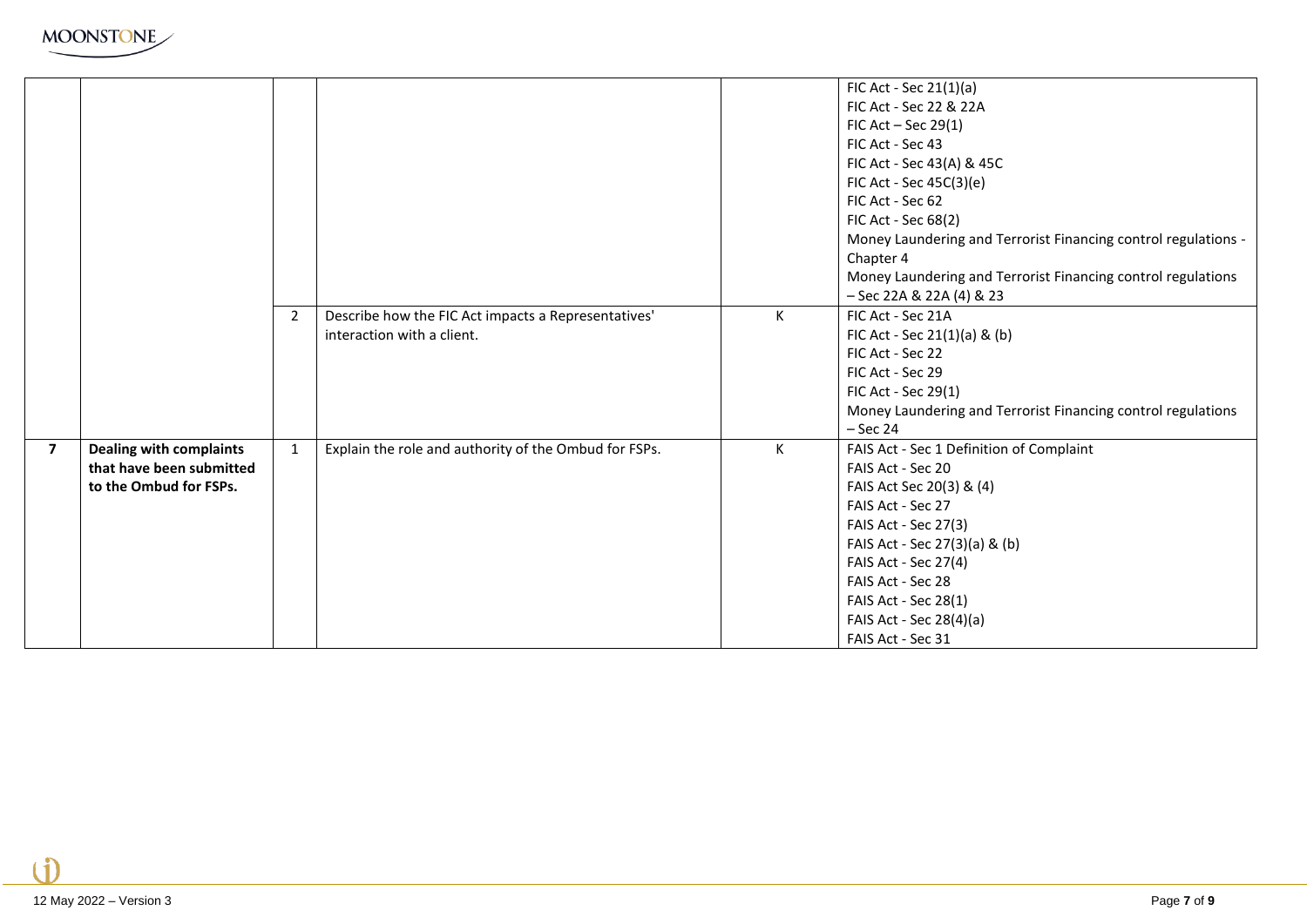

| <b>Task</b><br>No | <b>Task</b>                                                 | QC             | <b>Qualifying Criteria</b>                                                                                                                                                                                                                   | Knowledge (K)<br>or Skill (S) | <b>Legislation Reference</b>                                                                                                                                                                                                                                                                                                                                                                                                                         |
|-------------------|-------------------------------------------------------------|----------------|----------------------------------------------------------------------------------------------------------------------------------------------------------------------------------------------------------------------------------------------|-------------------------------|------------------------------------------------------------------------------------------------------------------------------------------------------------------------------------------------------------------------------------------------------------------------------------------------------------------------------------------------------------------------------------------------------------------------------------------------------|
| 8                 | Operate as a<br>Representative in terms of<br>the FAIS Act. | $\mathbf{1}$   | Describe the roles and responsibilities of Representatives as<br>defined in the FAIS Act.                                                                                                                                                    | К                             | FAIS Act - Sec 1 Definition of Representative<br>FAIS Act - Sec 1 Definition of Intermediary Services<br>FAIS Act - Sec 1 Definition of Advice<br>FAIS Act - Sec 1(3)<br>FAIS Act - Sec 13<br>FAIS Act - Sec 13(1)<br>FAIS Act - Sec 13(1)(b)<br>FAIS Act - Sec 13(2)<br>Licensing conditions<br>Guidance Note on Intermediary Services and Representative                                                                                           |
|                   |                                                             | $\overline{2}$ | Apply knowledge of the role of the Representative in terms<br>of the FAIS Act.                                                                                                                                                               | S                             | FAIS Act - Sec 1 Definition of Representative and person<br>FAIS Act - Sec 1 Definition of Advice<br>FAIS Act - Sec 1 Definition of Intermediary Services                                                                                                                                                                                                                                                                                            |
|                   |                                                             | 3<br>4         | Explain the fit and proper requirements that apply to a<br>Representative (honesty, integrity, good standing,<br>qualifications, experience, knowledge tested through<br>regulated examinations and continuous professional<br>development). | К                             | FAIS Act - Sec 1 Definition of Representative and person<br>FSCA FAIS Notice 86 of 2018 - Exemption of Services under<br>Supervision<br>BN 194 of 2017<br>BN 194 of 2017 - Sec 1 Definition of Experience<br>BN 194 of 2017 - Sec 1 Definition of Qualification<br>BN 194 of 2017 - Sec 1 Definition of Recognised Qualification<br>BN 194 of 2017 - Sec 9<br>BN 194 of 2017 - Sec 12 & 16<br>BN 194 of 2017 - Sec 25<br>BN 194 OF 2017 - Annexure 3 |
|                   |                                                             |                | Distinguish between advice and intermediary services in<br>terms of the FAIS Act.                                                                                                                                                            | К                             | FAIS Act - Sec 1 Definition of Advice<br>FAIS Act - Sec 1 Definition of Intermediary Services<br>FAIS Act - Sec 1 Definition of Representative<br>FAIS Act - Sec 13(4)<br>FSCA FAIS Notice 86 of 2018 - Exemption of Services under<br>Supervision                                                                                                                                                                                                   |
|                   |                                                             | 5              | Describe the purpose and requirements of the register of<br>Representatives.                                                                                                                                                                 | К                             | FAIS Act - Sec 1 Definition of Representative<br>FAIS Act - Sec 13<br>FAIS Act - Sec 13(3)<br>FAIS Act - Sec 13(4)<br>FAIS Act - Sec 13(5)<br>FSCA FAIS Notice 1 of 2018 - Form FSP 5                                                                                                                                                                                                                                                                |

Ă